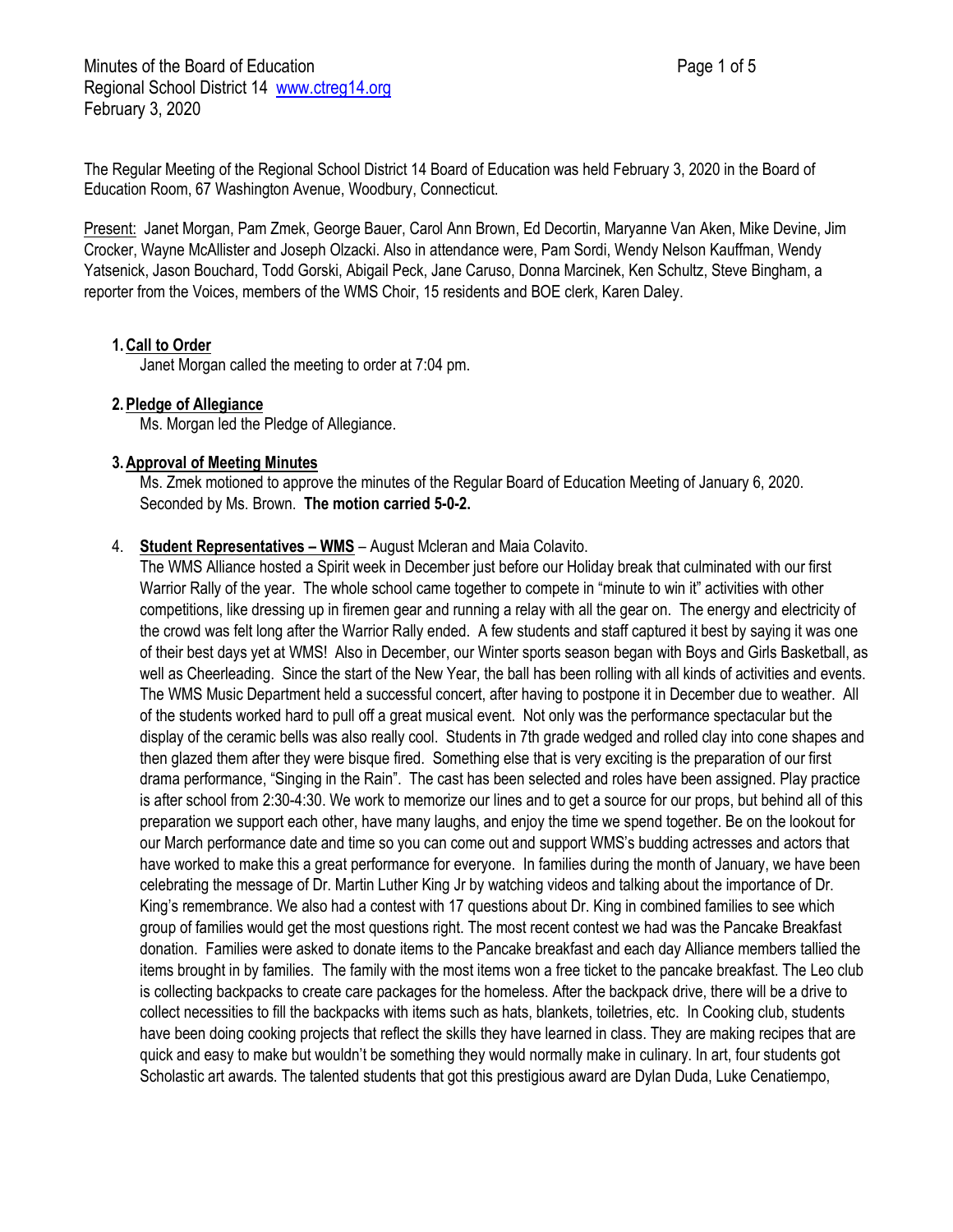Emma Yakavonis, and Madison Willis. Since Dylan received a gold medal, he has been entered into the nationals. In addition to this, WMS also held a small art show. In 6th grade tech-ed, students made music videos using Adobe Premiere Pro, a professional editing software. They are currently learning how to produce a product in the wood lab using a raw material and turning it into a finished project. At the end of the trimester students will complete a Warrior News Network production. In 7th grade engineering, students are using the engineering design process to design and build a carbon dioxide powered dragster. Another event that Alliance is working to organize is an "Upstander Rally". Plans are underway and more information and details will come - be on the lookout!

# **5.Superintendent's Report** -

- a. WMS Choir The WMS choir sang 2 pieces for the attendees of the Board of Education meeting.
- **b.** Vo-Ag Vision Ed Belinsky, Director of the Agriscience program at NHS gave a comprehensive update on where the program is today and what he envisions for the future. There is a misconception that agriculture is disappearing in the state. There are thousands of jobs in the industry but students need to have a quality education to fill these positions. They are looking forward to the addition of 3 building to the Ag facilities. Horse Management is limited by space available in the winter months. The addition of an arena will allow the students to learn year round. Connecticut is a horse friendly state and there is money to be made in occupations related to horse management. A donation has been received of sleigh and horse buggy to be utilized by the students for learning. A garage and storage building will be used to expand the nursey/ landscape curriculum. This is a huge part of the Agriculture revenue in the state. Right now the students do not have a dedicated space to work on their equipment. The addition of the garage can really help the students learn the skills related to landscaping. Mr. Belinsky is hoping to get the students out in the community do service projects around town. The new sap house will be a great step up from the sap house that was built by the students. This program isn't only about sugar trees but also tree management and natural resources. There are many careers that stem from natural resource education. Employers are looking for students with not only college, but high school education in agriculture. Mechanics is an important part of the Agriscience education. This education is about teaching students to be problem solvers so they can be capable to move and change with the times. The production class is diversifying the animals that are cared for. This expansion is to mimic the industries that are in the state of Connecticut. Vet science is the most popular area of study with the students and that program is growing. Mr. Belinsky is looking for a more hands on experience for the Vet Science students. A dog spa will be opened at NHS to allow students to work hands on with animals. Aquaponics and hydroponics newly developed facility and is of great interest for students and the community; this process is the future of agriculture. NHS is on the cutting edge of this industry and has one of the best programs of the Ag schools in the country. Mr. Belinsky would like to team up with the school cafeterias as well as with the Woodbury and Bethlehem food banks to provide food for the community. Mr. Belinsky is grateful for the support of the Board and all that they provide for the students. Mr. Decortin asked if there are plans to incorporate drones into the curriculum. It is a technology that is upcoming in the Agriculture education. This is yet another tie between technology and agriculture.

## **6.Committee Reports**

a. **Finance** – Operating budget was reviewed. A very comprehensive conversation took place regarding the request for additional funding for the Agriscience and Technology Building Project. Detailed notes can be found in the Finance Committee Minutes from 2/30/2020 and the Committee will move the request forward to a vote from the full Board this evening. Also reviewed were two horse drawn vehicle donations and a grant for Minority Teacher Recruitment. Those will also be presented to the full Board this evening. Audit services were discussed and will be revisited at the next Finance Committee meeting.

## b. **Policy**

- *i.* **5141.214 Sunscreen** First read
- *ii.* **5100 Attendance** First read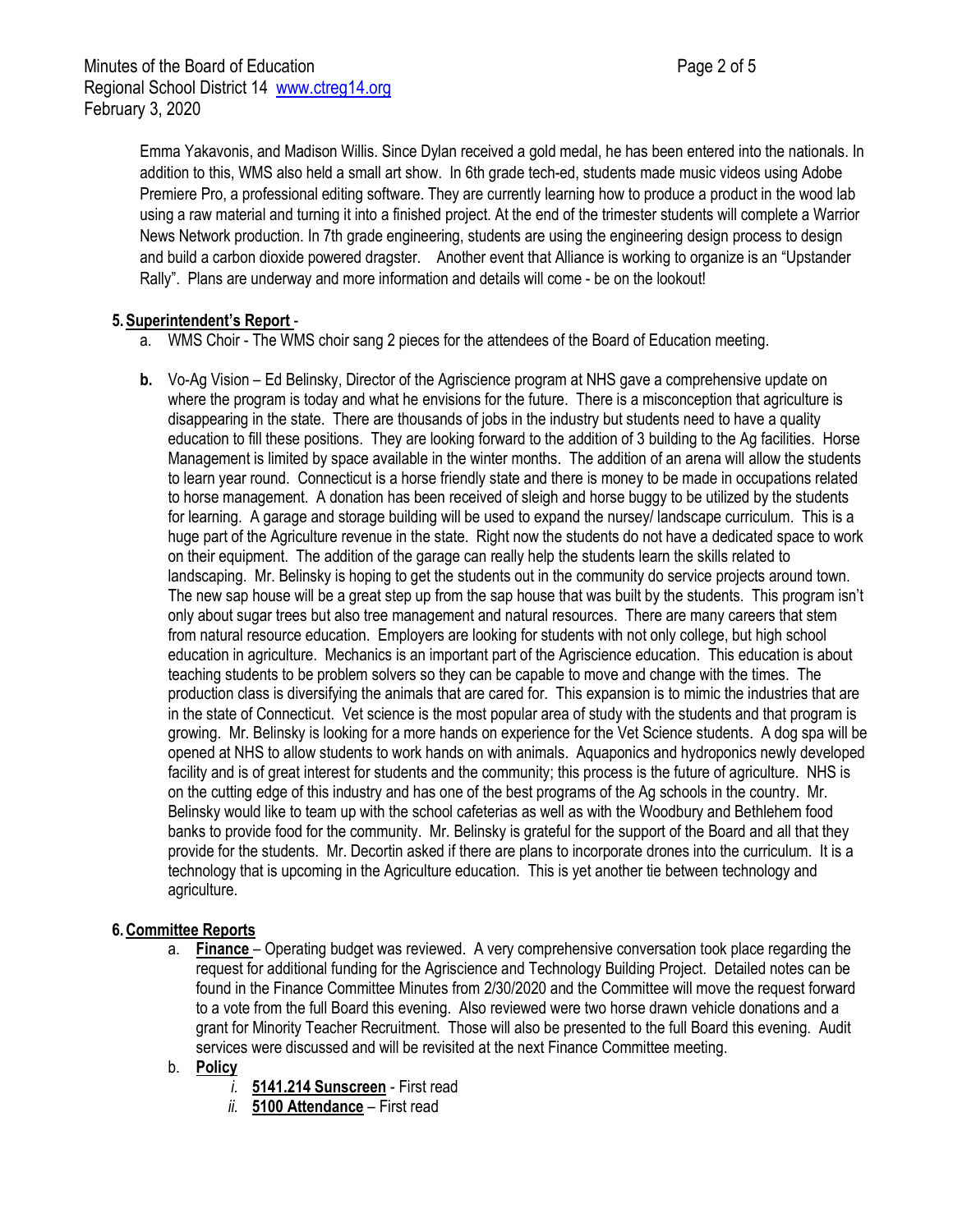- *iii.* **1112 News Media Relationships** First read
- *iv.* **5131 Bus Conduct** First read

## **7.Board Chair Comments** –

- a. none
- **8.Public Comment** David Schultz from Woodbury spoke about the Rising Stars event. The is an initiative for students to learn more about civic life. An essay contest took place for Region 14 middle and high school students. An award ceremony will take place on February 19th at Woodbury Middle School. Three students will be honored from WMS for their essay efforts.

#### **9. Old Business -** none

#### **10. New Business**

- *a.* NHS Trip to Spain Mr. Bauer *Moved that the Region 14 Board of Education approve the Nonnewaug High School trip to Spain in the spring of 2021 for 10-12 student, 2 background checked chaperones, via air, bus and train, funded by the students.* Seconded by Mr. Crocker. Ms. Caruso, Spanish Teacher at NHS spoke to the real world applications of traveling abroad. The trip is directly aligned with the curriculum in the Spanish Department. It teaches the student to think of the world at large and seeing first hand is different than learning it in a book and these tend to be life changing experiences. These trips are also a great stepping stone for students who choose to travel abroad in college. Students gain an opportunity to use the language skills they are learning in the classroom. Travel dates would be coordinated with the April vacation in 2021, though students may need to miss a couple of days of classes. Dr. Olzacki supports the trip and the benefits it can provide the students. He would ask the board to conditionally approve the trip as presented and Ms. Caruso will return with more information regarding the costs, discount date time frames, dates and locations of tours, travel insurance and how many students are truly interested in attending to receive final approval and sign off from the Board. A parent night will be held by the tour company, Explorica, to answer questions from the families. Ms. Caruso can look into fundraising opportunities.Mr. Bauer moved to table the motion, Seconded by Ms. Brown. **Motion tabled 8-0-0.**
- *b.* NHS Cheerleading Trip to Virginia Beach, Virginia. Mr. Decortin *Moved that the Region 14 Board of Education approve the Nonnewaug High School Cheerleading Teams trip to Virginia Beach, Virginia from March 13th -16th 2020 for 10 students, 7 background checked chaperones via air and shuttle bus funded by the students.* Seconded by Mr. Crocker. **Motion carried 8-0-0.**
- c. Graduation Requirements NHS Administration met with other administrators, counselors, they looked at other schools and Wendy Nelson Kauffman attended state functions regarding the change in requirements. These new guidelines provide a framework to allow student to create their own path graduation. Region 14 will need to move from 23 to 25 credits to graduate to meet the state mandate. These new requirements will be for the Freshman and beyond, all other students will adhere to the old requirement that were in place when they began high school. With the guidance of the States framework, Region 14 staff broke down how the students will need to fill these new, broad groups of study area. Students will be required to earn four credits in English. All students must now take one year of a world language. Math was adjusted to three credits though many students who are college bound will take additional math classes. This can and will be tailored to the students and their career paths. Three credits will be required for science. Students will then choose three STEM classes. Agriscience students will easily fill the STEM classes. A full credit of health is now required. Mastery based diploma assessment is now required. This is a way for the students to apply what they have learned in a specific content area. Apprenticeships, work studies, SAE's can all fill this requirement and is very open to the student on how to meet this requirement. Community Service total of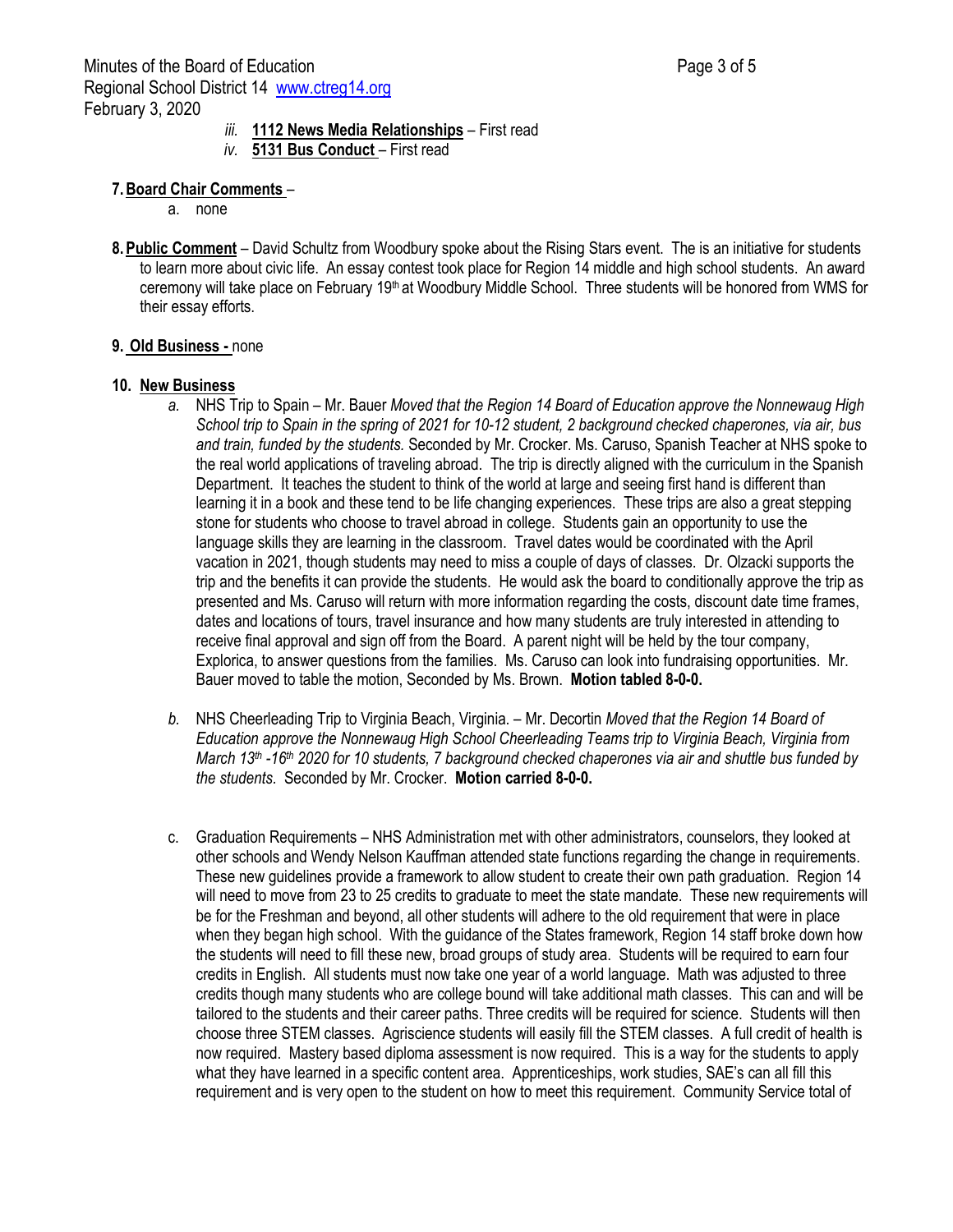18 hours will be required over the course of the four years. Most students are already doing this but the counseling department will aid students through the process and the hours will be kept track of by their counselors. The State has given the schools the chance to be more broad with the student's education. The program of studies will be tailored to the new requirements so the students can understand which requirements they are filling with the individual classes. The Freshman year is generally prescribed and will continue to be. The changes really take place in the Junior and Senior year when the students begin to focus on what is of interest to them. The counselors will work hard with the students to pick the courses that appeal to them within the framework of the requirements. The Mastery Based Learning will be a chance for the students to get out into the community. There will be a requirement for an additional staff member to cover the Health Sections as required now by the State. The impact may not be that great as a good number of the students are already taking 25 credits by the time they graduate. These graduation requirements should be review by the Board and then voted on at the next meeting.

- *d.* VoAg Funding The need for additional funding for the Agriscience and Technology Building project was discussed in the Finance Committee meeting at length and detailed notes can be found in the Finance Committee Meeting minutes. The Finance Committee meeting has moved this motion forward to the full Board for a vote. Mr. Bauer *moved that the Region 14 Board of Education authorize the Director of Finance and Operations to commit an additional \$99,058 (new total committed equals \$320,000) from the Region 14 Capital Reserve Projects Fund as its share of the State of Connecticut Vo Ag Building Grant #214-0094 VA/EA.* Seconded by Mr. Crocker. **Motion carried 8-0-0.**
- *e.* Donation Mr. Bauer *Moved that the Region 14 Board of Education accept the donation of the Antique Horse Drawn Vehicles valued at \$8985.00.* Seconded by Ms. Zmek. **Motion carried 7-0-1.**
- *f.* Grant Mr. Bauer *moved that the Region 14 Board of Education accept the Minority Teacher Recruitment Grant of \$3579.00.* Seconded by Ms. Zmek. **Motion carried 8-0-0.**
- g. Healthy Food Certification
	- *i.* Mr. Bauer *moved that the Region 14 Board of Education, Pursuant to C.G.S. Section 10-215f, certifies that all food items offered for sale to students in the schools under its jurisdiction, and not exempted from the Connecticut Nutrition Standards published by the Connecticut State Department of Education, will comply with the Connecticut Nutrition Standards during the period of July 1, 2020, through June 30, 2021. This certification shall include all food offered for sale to students separately from reimbursable meals at all times and from all sources, including but not limited to school stores, vending machines, school cafeterias, culinary programs, and any fundraising activities on school premises sponsored by the school or non-school organizations and groups.* Seconded by Ms. Zmek. **Motion carried 8-0-0.**
	- *ii.* Mr. Bauer *moved that the Region 14 Board of Education will allow the sale to students of food items that do not meet the Connecticut Nutrition Standards provided that the following conditions are met:*

*1)the sale is in connection with an event occurring after the end of the regular school day or on the weekend;* 

*2) the sale is at the location of the event; and* 

*3) the food items are not sold from a vending machine or school store. An "event" is an occurrence that involves more than just a regularly scheduled practice, meeting, or extracurricular activity. For example, soccer games, school plays, and interscholastic debates are events but soccer practices, play rehearsals, and debate team meetings are not. The "regular school day" is the period from midnight before to 30 minutes after the end of the official school day. "Location" means where the event is being held, and must be the same place as the food sales.*

Seconded by Ms. Van Aken. **Motion carried 8-0-0.**